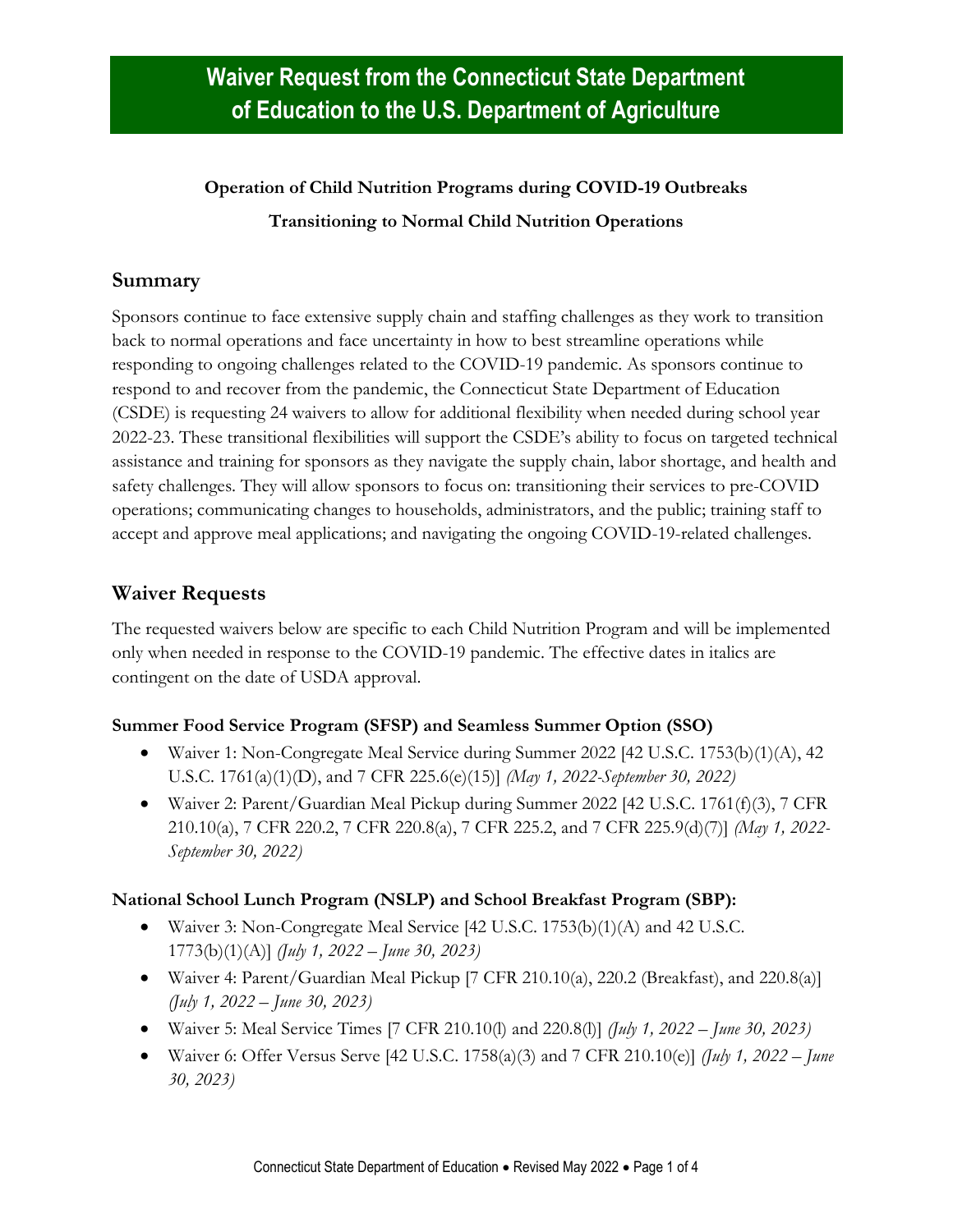# **Waiver Request from the Connecticut State Department of Education to the U.S. Department of Agriculture**

#### **School Year Administration (NSLP/SBP/SFSP):**

- Waiver 7: Local School Wellness Policy Triennial Assessment [42 U.S.C. 1758b(b) and 7 CFR 210.31(e)(2)] *(July 1, 2022 – June 30, 2023)*
- Waiver 8: Food Service Management Company (FSMC) contract duration [7 CFR 210.16(d), 7 CFR 225.6(h)(7)] *(July 1, 2022 – June 30, 2023)*
- Waiver 9: Administrative Review Onsite Requirements [7 CFR 210.18] *(End of Public Health Emergency (PHE) \* – June 30, 2023)*

#### **Reporting Requirements (NSLP):**

- Waiver 10: FNS-874 Second (Independent) Review of Applications [42 U.S.C.  $1796(c)(b)(6)(E)(iii)$  and 7 CFR 245.11(b)(2)] (July 1, 2022 – June 30, 2023)
- Waiver 11: FNS-640 Administrative Review Data Report [42 U.S.C. 1769c(b)(1)(c)(iv) and 7 CFR 210.18(n)] *(July 1, 2022 – June 30, 2023)*

#### **Special Milk Program (SMP):**

- Waiver 12: Non-Congregate Milk Service [42 U.S.C. 1772(a)(1) and 7 CFR 215.1] *(July 1, 2022 – June 30, 2023)*
- Waiver 13: Parent/Guardian Milk Pickup [42 U.S.C. 1772(a)(7), 7 CFR 215.7(d)(2)(i), and 7 CFR 215.13a(a)] *(July 1, 2022 – June 30, 2023)*

#### **Fresh Fruit and Vegetable Program (FFVP):**

- Waiver 14: Parent/Guardian FFVP Pickup [42 U.S.C. 1769a] *(July 1, 2022 – June 30, 2023)*
- Waiver 15: Alternate Site [42 U.S.C. 1769a(a)] *(July 1, 2022 – June 30, 2023)*

#### **Unanticipated School Closures:**

- Waiver 16: Non-Congregate Meal Service during Unanticipated School Closures in SY 2022- 23 [42 U.S.C. 1753(b)(1)(A), 42 U.S.C. 1761(a)(1)(D), and 7 CFR 225.6(e)(15)] *(October 1, 2022 – April 30, 2023)*
- Waiver 17: Parent and Guardian Meal Pick-Up during Unanticipated School Closures (SFSP/SSO) [42 U.S.C. 1761(f)(3) and 7 CFR 210.10(a), 220.2 (Breakfast), 220.8(a), 225.2, and 225.9(d)(7)] *(October 1, 2022 – April 30, 2023)*
- Waiver 18: Meal Service Times for Unanticipated School Closures in SY 2022-23 [7 CFR 225.16(c)(1) and 225.16(c)(2)] *(October 1, 2022 – April 30, 2023)*
- Waiver 19: Meals at School Sites for Unanticipated School Closures in SY 2022-23 [42 U.S.C. 1761(c)(1) and 7 CFR 225.6(d)(1)(iv)] *(October 1, 2022 – April 30, 2023)*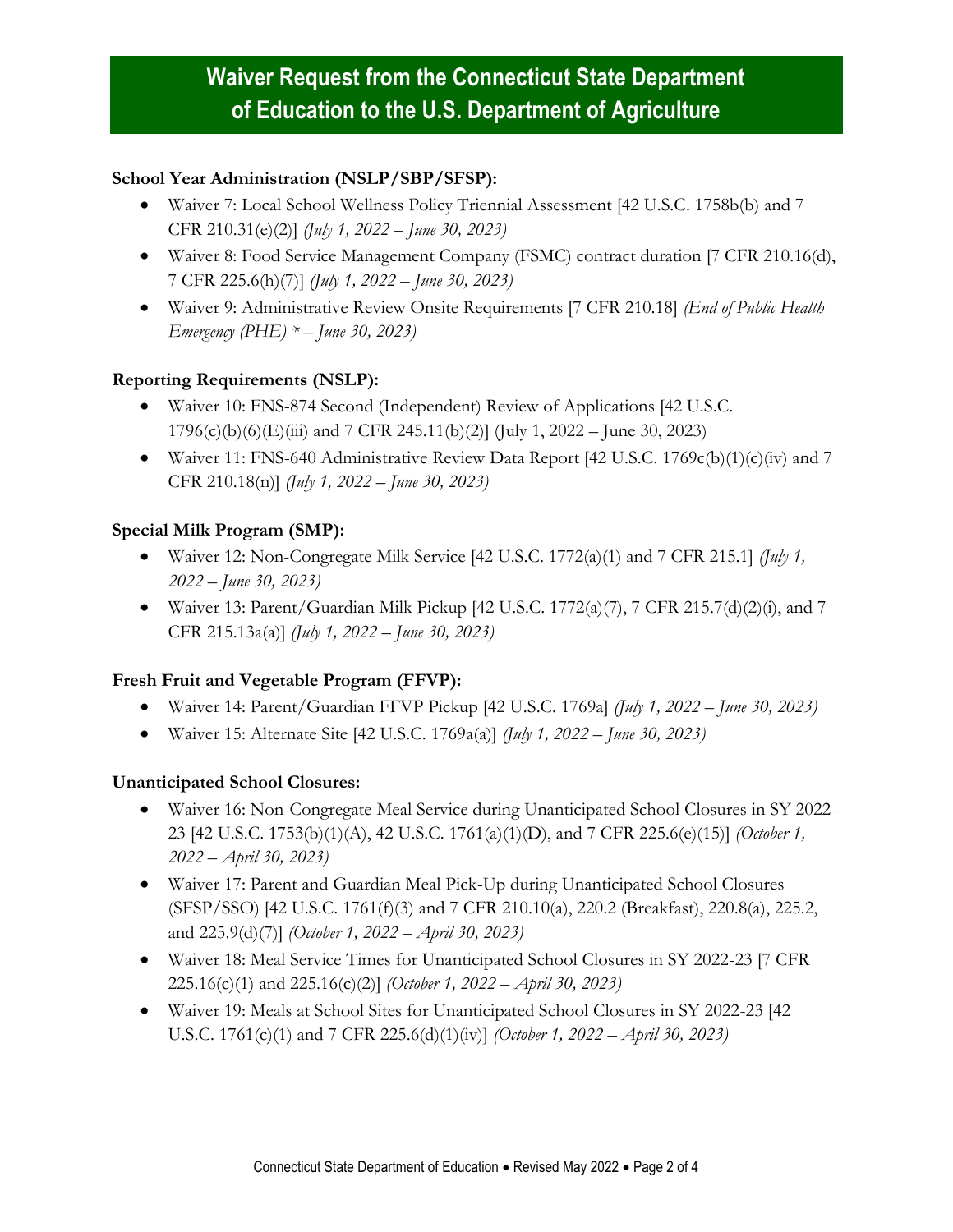## **Waiver Request from the Connecticut State Department of Education to the U.S. Department of Agriculture**

#### **Child and Adult Care Food Program (CACFP):**

- Waiver 20: Non-Congregate Meal Service [42 U.S.C 1753(b)(1)(A) and 7 CFR 226.19(b)(6)(iii)] *(July 1, 2022 – June 30, 2023)*
- Waiver 21: Parent/Guardian Meal Pick-Up [7 CFR 226.2] *(July 1, 2022 – June 30, 2023)*
- Waiver 22: Meal Service Times [7 CFR 226.20(k)] *(July 1, 2022 – June 30, 2023)*
- Waiver 23: State Agency Onsite Monitoring Visits [7 CFR 226.6(b)(1) and 226.6(m)(6)] *(End of PHE\* – June 30, 2023)*
- Waiver 24: Sponsoring Organization Onsite Monitoring Visits [7 CFR 226.16(d)(4)(iii) *(End of PHE\* – June 30, 2023)*

#### **Additional Flexibilities (NSLP/SBP)**

- Waiver 25: Paid Lunch Equity [42 U.S.C. 1760(p)(2) and 7 CFR 210.14(e*)] (July 1, 2022 – June 30, 2023)*
- Waiver 26: Use of Prior Year Eligibility Determinations for School Year 2022-2023 Carryover [42 U.S.C. 1758(b)(C) and 7 CFR 245.6(c)(2)] *(July 1, 2022-June 30, 2023)*
- \* Current nationwide waivers of onsite monitoring for NSLP, SBP, and CACFP remain in effect until 30 days after the end of the Public Health Emergency (PHE). The end of the PHE will be declared by the U.S. Department of Health and Human Services.



This document is available at [https://portal.ct.gov/-/media/SDE/Nutrition/](https://portal.ct.gov/-/media/SDE/‌Nutrition/COVID-19/Public_Announcement_2022_04_Public_Announcement_2022_04_Waiver_Transitioning_to_Normal_CNP_Operations.pdf) [COVID-19/Public\\_Announcement\\_2022\\_04\\_Public\\_Announcement\\_](https://portal.ct.gov/-/media/SDE/‌Nutrition/COVID-19/Public_Announcement_2022_04_Public_Announcement_2022_04_Waiver_Transitioning_to_Normal_CNP_Operations.pdf) [2022\\_04\\_Waiver\\_Transitioning\\_to\\_Normal\\_CNP\\_Operations.pdf.](https://portal.ct.gov/-/media/SDE/‌Nutrition/COVID-19/Public_Announcement_2022_04_Public_Announcement_2022_04_Waiver_Transitioning_to_Normal_CNP_Operations.pdf) For more information, visit the "[Operation of Child Nutrition Programs during](https://portal.ct.gov/SDE/Nutrition/Child-Nutrition-Programs#coronavirus)  [Coronavirus \(COVID-19\) Outbreaks](https://portal.ct.gov/SDE/Nutrition/Child-Nutrition-Programs#coronavirus)" section of the CSDE's Child Nutrition Programs webpage.